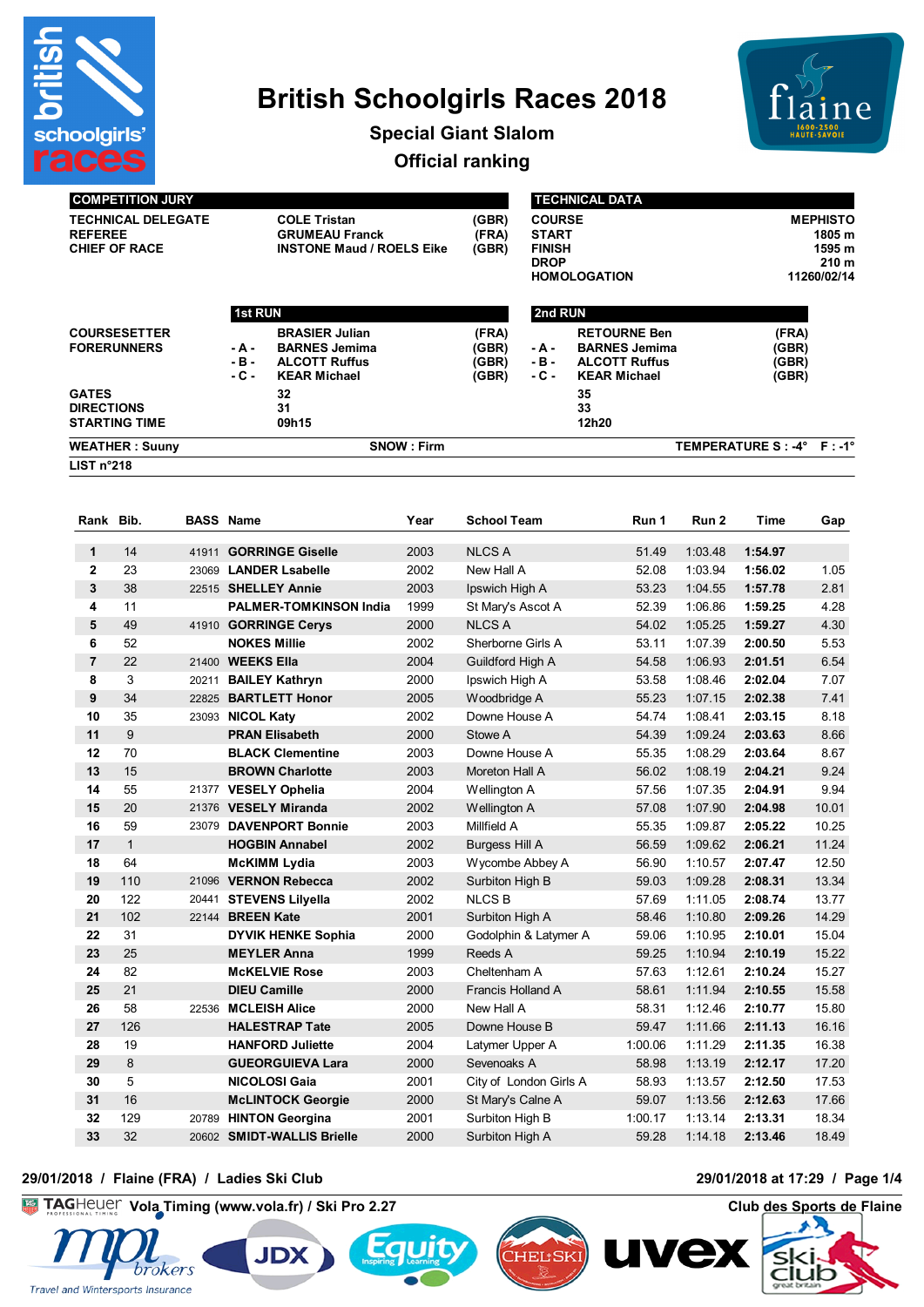## **British Schoolgirls Races 2018 Special Giant Slalom Official ranking**

| Rank | Bib.           | <b>BASS Name</b>                 | Year | <b>School Team</b>       | Run 1   | Run 2              | Time    | Gap   |
|------|----------------|----------------------------------|------|--------------------------|---------|--------------------|---------|-------|
| 34   | 105            | <b>HALESTRAP Storm</b>           | 2001 | Downe House A            | 59.94   | 1:13.90            | 2:13.84 | 18.87 |
| 35   | 45             | <b>VAN PELT JB</b>               | 2002 | Benenden A               | 1:01.08 | 1:13.29            | 2:14.37 | 19.40 |
| 36   | 66             | <b>COLEGRAVE Georgia</b>         | 2002 | Godolphin & Latymer A    | 1:01.28 | 1:13.34            | 2:14.62 | 19.65 |
| 37   | 93             | 23091 GOULD Lauren               | 2002 | New Hall A               | 1:00.51 | 1:14.31            | 2:14.82 | 19.85 |
| 38   | 107            | <b>GLOVER Emily</b>              | 2003 | Downe House B            | 1:01.64 | 1:13.25            | 2:14.89 | 19.92 |
| 39   | 44             | <b>WRIGHT Sofia</b>              | 2004 | Stowe A                  | 1:01.81 | 1:13.38            | 2:15.19 | 20.22 |
| 40   | 99             | <b>ROGERS Mia</b>                | 2002 | Wycombe Abbey A          | 1:01.35 | 1:13.89            | 2:15.24 | 20.27 |
| 41   | 47             | 24577 HEWETT Alexandra           | 2004 | Cheltenham A             | 1:01.06 | 1:14.44            | 2:15.50 | 20.53 |
|      | 43             |                                  |      |                          |         |                    |         |       |
| 42   | 50             | <b>FAVRE Camille</b>             | 2001 | Sevenoaks A              | 1:01.07 | 1:14.92<br>1:15.88 | 2:15.99 | 21.02 |
| 43   |                | <b>GRACE Georgina</b>            | 2001 | Moreton Hall A           | 1:00.45 |                    | 2:16.33 | 21.36 |
| 44   | 67             | 21535 HYDE Augusta               | 2000 | Surbiton High A          | 1:10.07 | 1:07.15            | 2:17.22 | 22.25 |
| 45   | 51             | <b>PRESTON Amber</b>             | 2003 | St Mary's Calne A        | 1:00.01 | 1:17.41            | 2:17.42 | 22.45 |
| 46   | 92             | 22330 HART Katherine             | 2005 | Guildford High A         | 1:02.94 | 1:14.56            | 2:17.50 | 22.53 |
| 47   | 84             | <b>STEVENS Annecy</b>            | 2000 | <b>NLCS A</b>            | 1:01.00 | 1:16.53            | 2:17.53 | 22.56 |
| 48   | 10             | <b>FLINTOFF Freddie</b>          | 2001 | Benenden A               | 1:00.30 | 1:17.45            | 2:17.75 | 22.78 |
| 49   | 12             | <b>VON TORKLUS Sophie</b>        | 2000 | Cheltenham A             | 1:02.35 | 1:15.59            | 2:17.94 | 22.97 |
| 50   | 111            | <b>McCULLAGH Skye</b>            | 2000 | Wycombe Abbey B          | 1:03.39 | 1:14.56            | 2:17.95 | 22.98 |
| 51   | 130            | <b>BAROUDEL Felicite</b>         | 2004 | Wycombe Abbey B          | 1:01.97 | 1:16.50            | 2:18.47 | 23.50 |
| 52   | 149            | <b>CLOWES Isabella</b>           | 2001 | Wycombe Abbey B          | 1:02.09 | 1:16.44            | 2:18.53 | 23.56 |
| 53   | 46             | <b>HENDERSON Cordelia</b>        | 2001 | St Mary's Ascot A        | 1:01.98 | 1:16.87            | 2:18.85 | 23.88 |
| 54   | 143            | <b>HOSKING Olivia</b>            | 2003 | Guildford High B         | 1:03.46 | 1:15.42            | 2:18.88 | 23.91 |
| 55   | 120            | <b>GATHY Margaux</b>             | 2001 | Wellington B             | 1:04.03 | 1:16.26            | 2:20.29 | 25.32 |
| 56   | 28             | 23029 AGUSTDOTTIR Maria          | 2003 | <b>Tudor Hall A</b>      | 1:03.72 | 1:17.04            | 2:20.76 | 25.79 |
| 57   | 68             | <b>MURPHY Jemma</b>              | 2000 | Hurst College A          | 1:04.27 | 1:16.64            | 2:20.91 | 25.94 |
| 58   | 90             | 23626 BRYER Lucy                 | 2004 | Wellington A             | 1:03.41 | 1:17.64            | 2:21.05 | 26.08 |
| 59   | 27             | <b>COLE Mia</b>                  | 1999 | <b>Richmond School A</b> | 1:01.38 | 1:19.68            | 2:21.06 | 26.09 |
| 60   | 138            | <b>FILATOVA Sonya</b>            | 2004 | Cheltenham B             | 1:05.59 | 1:15.66            | 2:21.25 | 26.28 |
| 61   | 101            | <b>CORRIGAN Caroline</b>         | 2002 | Godolphin & Latymer A    | 1:05.42 | 1:16.61            | 2:22.03 | 27.06 |
| 62   | 39             | 21741 BEINHOCKER Anna            | 2004 | South Hampstead High A   | 1:01.78 | 1:20.62            | 2:22.40 | 27.43 |
| 63   | 81             | <b>MOURADIAN Jade</b>            | 2001 | St Mary's Ascot A        | 1:04.02 | 1:19.59            | 2:23.61 | 28.64 |
| 64   | 78             | <b>VON BOETTICHER Margaretha</b> | 2000 | Sevenoaks A              | 1:06.66 | 1:17.11            | 2:23.77 | 28.80 |
| 65   | 56             | <b>BOEHM Annabel</b>             | 2000 | Francis Holland A        | 1:04.47 | 1:19.67            | 2:24.14 | 29.17 |
| 66   | 73             | 23800 SHELLEY Madeline           | 2002 | Ipswich High A           | 1:04.28 | 1:19.99            | 2:24.27 | 29.30 |
| 67   | 89             | <b>LUCENET Ruby</b>              | 2004 | Latymer Upper A          | 1:05.63 | 1:18.78            | 2:24.41 | 29.44 |
| 68   | 80             | <b>BEDFORD Ella</b>              | 2001 | Benenden A               | 1:05.31 | 1:19.50            | 2:24.81 | 29.84 |
| 69   | 115            | <b>SLESINGER Allegra</b>         | 2005 | Godolphin & Latymer B    | 1:05.42 | 1:19.50            | 2:24.92 | 29.95 |
| 70   | 145            | <b>MCDOUGALL Tilly</b>           | 2003 | Downe House B            | 1:05.77 | 1:19.17            | 2:24.94 | 29.97 |
| 70   | $\overline{7}$ | <b>TROMANS Alex</b>              | 2001 | Heathfield A             | 1:04.14 | 1:20.80            | 2:24.94 | 29.97 |
| 72   | 60             | <b>FRYERS Charlotte</b>          | 1999 | Reeds A                  | 1:04.94 | 1:20.46            | 2:25.40 | 30.43 |
| 73   | 86             | <b>IVERSEN Isabella</b>          | 2001 | St Mary's Calne A        | 1:06.56 | 1:19.06            | 2:25.62 | 30.65 |
| 74   | 36             | <b>HOGBIN Charlotte</b>          | 2005 | <b>Burgess Hill A</b>    | 1:07.18 | 1:20.56            | 2:27.74 | 32.77 |
| 75   | 18             | <b>BENZ Anna</b>                 | 2001 | Wimbledon High A         | 1:08.81 | 1:18.97            | 2:27.78 | 32.81 |
| 76   | 156            | <b>FIORE Estella</b>             | 2005 | St Mary's Ascot B        | 1:07.59 | 1:20.45            | 2:28.04 | 33.07 |
| 77   | 65             | <b>GIMENEZ ROS Laia</b>          | 2003 | Glenalmond A             | 1:06.72 | 1:21.96            | 2:28.68 | 33.71 |
| 78   | 140            | <b>NICOLOSI Valentina</b>        | 2004 | City of London Girls B   | 1:08.17 | 1:20.94            | 2:29.11 | 34.14 |
| 79   | 160            | <b>DAFFY Schuyler</b>            | 2004 | <b>NLCS B</b>            | 1:07.48 | 1:21.77            | 2:29.25 | 34.28 |
| 80   | 157            | <b>LINDQUIST Stella</b>          | 2003 | Cheltenham B             | 1:07.94 | 1:21.36            | 2:29.30 | 34.33 |
| 81   | 137            | <b>FIORE Ilaria</b>              | 2003 | St Mary's Ascot B        | 1:09.55 | 1:19.96            | 2:29.51 | 34.54 |
| 82   | 162            | <b>LUPTON Freya</b>              | 2001 | Guildford High B         | 1:08.49 | 1:21.19            | 2:29.68 | 34.71 |
| 83   | 94             | 24187 HOSKINGS Ella              | 2000 | Millfield A              | 1:07.85 | 1:21.89            | 2:29.74 | 34.77 |
| 84   | $\overline{c}$ | <b>ANDERSON Katie</b>            | 2002 | Stamford A               | 1:07.66 | 1:22.29            | 2:29.95 | 34.98 |
|      | 87             |                                  |      |                          |         |                    |         |       |
| 85   |                | <b>MINCHIN Sophie</b>            | 2003 | Sherborne Girls A        | 1:08.28 | 1:22.58            | 2:30.86 | 35.89 |
| 86   | 144            | <b>FENTON Ella</b>               | 2001 | St Mary's Calne B        | 1:08.08 | 1:23.03            | 2:31.11 | 36.14 |
| 87   | 91             | <b>BENNETT Amy</b>               | 2003 | Francis Holland A        | 1:07.32 | 1:23.84            | 2:31.16 | 36.19 |
| 88   | 98             | <b>MEHRA Riya</b>                | 2002 | <b>Tudor Hall A</b>      | 1:11.36 | 1:19.84            | 2:31.20 | 36.23 |
| 89   | 85             | <b>REEVES Georgie</b>            | 2003 | Moreton Hall A           | 1:08.53 | 1:22.93            | 2:31.46 | 36.49 |
| 90   | 69             | <b>BYE Katherine</b>             | 2001 | Woodbridge A             | 1:09.72 | 1:21.76            | 2:31.48 | 36.51 |
| 91   | 71             | <b>PAGE Lucy</b>                 | 2000 | <b>Burgess Hill A</b>    | 1:14.50 | 1:17.55            | 2:32.05 | 37.08 |
| 92   | 53             | <b>BENTON Sophia</b>             | 2001 | Wimbledon High A         | 1:09.53 | 1:23.50            | 2:33.03 | 38.06 |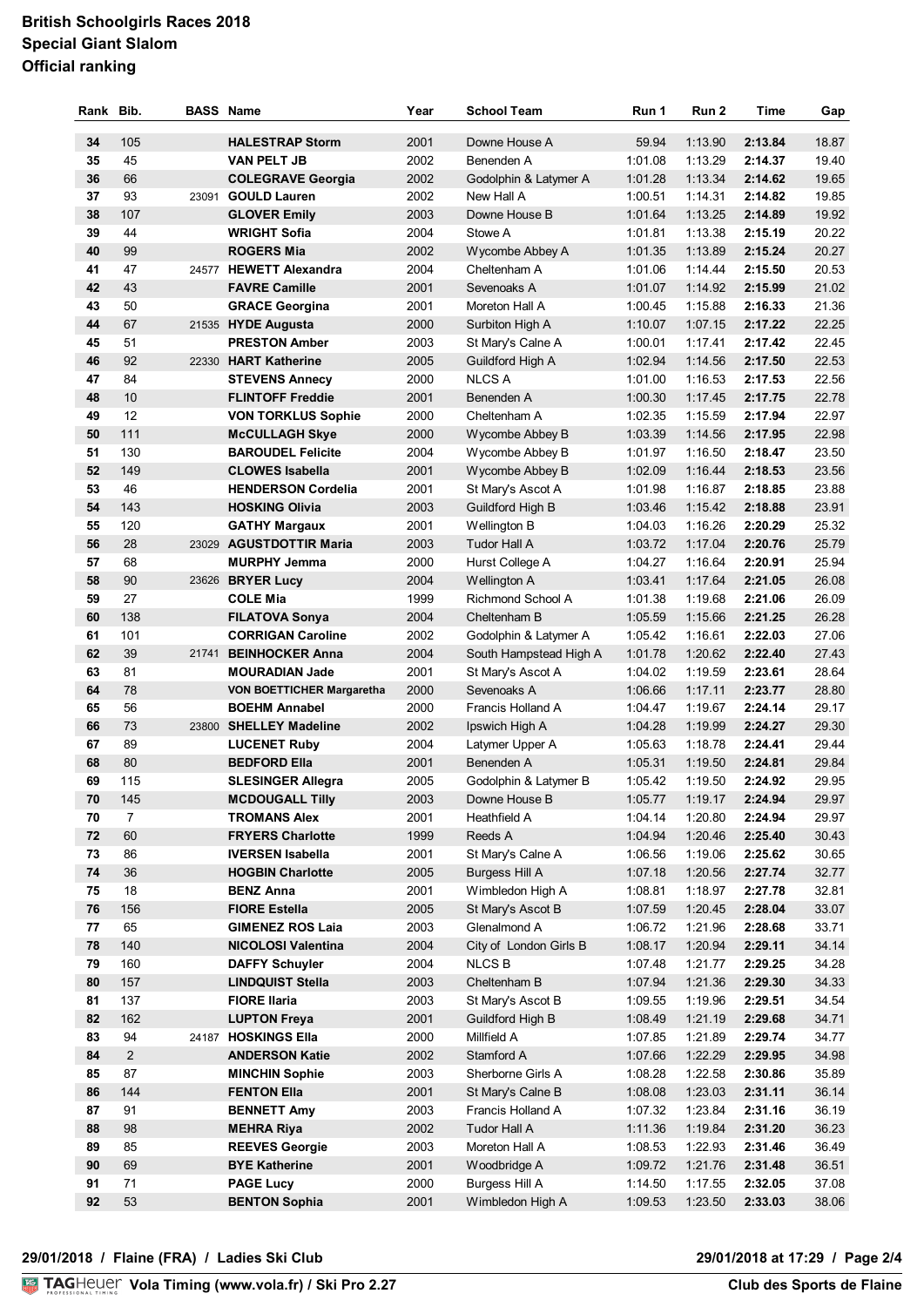## **British Schoolgirls Races 2018 Special Giant Slalom Official ranking**

| Rank | Bib. | <b>BASS Name</b>                                 | Year         | <b>School Team</b>                   | Run 1   | Run 2              | <b>Time</b> | Gap            |
|------|------|--------------------------------------------------|--------------|--------------------------------------|---------|--------------------|-------------|----------------|
| 93   | 106  | <b>MALLISON Sophie</b>                           | 2001         | St Mary's Calne B                    | 1:09.35 | 1:24.19            | 2:33.54     | 38.57          |
| 94   | 61   | <b>BERKNOV Clara</b>                             | 2005         | Woldingham A                         | 1:10.38 | 1:24.74            | 2:35.12     | 40.15          |
| 95   | 148  | <b>RENDELL Callie</b>                            | 2000         | Surbiton High B                      | 1:04.40 | 1:30.86            | 2:35.26     | 40.29          |
| 96   | 48   | <b>WITHEROW Alexandra</b>                        | 2004         | St Swithuns A                        | 1:10.70 | 1:24.88            | 2:35.58     | 40.61          |
| 97   | 76   | <b>ROSS Sophie</b>                               | 2001         | St Georges Ascot A                   | 1:10.92 | 1:24.84            | 2:35.76     | 40.79          |
| 98   | 79   | <b>WALDUCK Lucy</b>                              | 2003         | Stowe A                              | 1:11.63 | 1:24.54            | 2:36.17     | 41.20          |
| 99   | 109  | <b>CLACHER Nell</b>                              | 2004         | Moreton Hall B                       | 1:10.69 | 1:26.31            | 2:37.00     | 42.03          |
| 100  | 127  | <b>TYLER Alice</b>                               | 2003         | Ipswich High B                       | 1:09.91 | 1:27.38            | 2:37.29     | 42.32          |
| 101  | 114  | <b>BURGOYNE Alexandra</b>                        | 2004         | <b>Heathfield B</b>                  | 1:11.11 | 1:26.38            | 2:37.49     | 42.52          |
| 102  | 72   | <b>ANDERSON Jessica</b>                          | 2004         | Stamford A                           | 1:11.32 | 1:26.44            | 2:37.76     | 42.79          |
| 103  | 113  | <b>BILLINGE Iona</b>                             | 2003         | Glenalmond B                         | 1:11.61 | 1:26.18            | 2:37.79     | 42.82          |
| 104  | 133  | <b>HENDRY Caoimhe</b>                            | 2004         | <b>Heathfield B</b>                  | 1:13.40 | 1:26.08            | 2:39.48     | 44.51          |
| 105  | 40   | <b>GORDON Rosa</b>                               | 2002         | City of London Girls A               | 1:10.29 | 1:29.24            | 2:39.53     | 44.56          |
| 106  | 42   | <b>MAVROLEON Carolina</b>                        | 2003         | Heathfield A                         | 1:12.25 | 1:27.55            | 2:39.80     | 44.83          |
| 107  | 97   | <b>BUSHELL Isobel</b>                            | 2001         | <b>Richmond School A</b>             | 1:13.84 | 1:26.64            | 2:40.48     | 45.51          |
| 108  | 100  | <b>PORTER Emma</b>                               | 2003         | Glenalmond A                         | 1:15.72 | 1:25.32            | 2:41.04     | 46.07          |
| 109  | 104  | <b>TURNER Beth</b>                               | 2002         | Woodbridge A                         | 1:12.95 | 1:28.21            | 2:41.16     | 46.19          |
| 110  | 95   | <b>OHAYON Molly</b>                              | 2000         | Reeds A                              | 1:12.60 | 1:29.06            | 2:41.66     | 46.69          |
| 111  | 139  |                                                  | 2000         |                                      |         |                    |             |                |
| 112  | 62   | <b>THOMAS Liberty</b><br><b>SPEAKMAN Hannah</b>  |              | Wellington B                         | 1:16.54 | 1:25.36<br>1:26.43 | 2:41.90     | 46.93<br>48.15 |
| 113  | 54   |                                                  | 2001         | Richmond School A                    | 1:16.69 |                    | 2:43.12     |                |
| 114  | 155  | <b>KERLEY Pascale</b><br><b>FRANKLAND Olivia</b> | 2005<br>2004 | Latymer Upper A<br>Richmond School B | 1:12.51 | 1:30.97            | 2:43.48     | 48.51<br>49.84 |
| 115  | 117  |                                                  |              |                                      | 1:14.47 | 1:30.34            | 2:44.81     |                |
|      |      | <b>BROOKS Lsobel</b>                             | 2005         | <b>Richmond School B</b>             | 1:16.05 | 1:31.16            | 2:47.21     | 52.24          |
| 116  | 112  | <b>HENNIKER-GOTLEY Francesca</b>                 | 2000         | Francis Holland B                    | 1:15.08 | 1:32.19            | 2:47.27     | 52.30          |
| 117  | 136  | <b>RILEY Emily</b>                               | 2004         | Richmond School B                    | 1:17.84 | 1:29.54            | 2:47.38     | 52.41          |
| 118  | 125  | <b>SAGE Cosima</b>                               | 2001         | St Mary's Calne B                    | 1:16.77 | 1:31.04            | 2:47.81     | 52.84          |
| 119  | 96   | <b>BANNISTER Beatrix</b>                         | 2004         | Woldingham A                         | 1:16.94 | 1:32.41            | 2:49.35     | 54.38          |
| 120  | 151  | <b>McCARTHY Amy</b>                              | 2004         | Glenalmond B                         | 1:16.38 | 1:33.36            | 2:49.74     | 54.77          |
| 121  | 159  | <b>WAINE Louisa</b>                              | 2002         | City of London Girls B               | 1:18.10 | 1.31.97            | 2:50.07     | 55.10          |
| 122  | 150  | <b>LOUIS Josephine</b>                           | 2004         | Francis Holland B                    | 1:17.45 | 1:33.92            | 2:51.37     | 56.40          |
| 123  | 83   | <b>FAYE Pernille</b>                             | 2002         | <b>St Swithuns A</b>                 | 1:17.55 | 1:34.08            | 2:51.63     | 56.66          |
| 124  | 132  | <b>CAMERON Grace</b>                             | 2004         | Glenalmond B                         | 1:18.41 | 1:34.66            | 2:53.07     | 58.10          |
| 125  | 135  | <b>MORRISON Harriet</b>                          | 2004         | <b>Tudor Hall B</b>                  | 1:18.32 | 1:35.37            | 2:53.69     | 58.72          |
| 126  | 128  | <b>LEES-JONES Lara</b>                           | 2003         | Moreton Hall B                       | 1:19.90 | 1:34.73            | 2:54.63     | 59.66          |
| 127  | 131  | <b>BENNETT Heather</b>                           | 2001         | Francis Holland B                    | 1:20.88 | 1:35.74            | 2:56.62     | 1:01.65        |
| 128  | 146  | <b>ERITH Florence</b>                            | 2002         | Ipswich High B                       | 1:24.86 | 1:33.77            | 2:58.63     | 1:03.66        |
| 129  | 74   | <b>TORREBLANCA Julia</b>                         | 2004         | South Hampstead High A               | 1:24.81 | 1:34.86            | 2:59.67     | 1:04.70        |
| 130  | 77   | <b>MACAY Lucia</b>                               | 2000         | Heathfield A                         | 1:26.77 | 1:38.87            | 3:05.64     | 1:10.67        |
| 131  | 152  | <b>SEVERN Kiki</b>                               | 2002         | Heathfield B                         | 1:26.96 | 1:40.80            | 3:07.76     | 1:12.79        |
| 132  | 123  | <b>GREEN Isabel</b>                              | 2005         | St Swithuns B                        | 1:25.84 | 1:42.21            | 3:08.05     | 1:13.08        |
| 133  | 147  | <b>MARSHALL Alice</b>                            | 2004         | Moreton Hall B                       | 1:31.95 | 1:39.86            | 3:11.81     | 1:16.84        |
| 134  | 142  | QUEIROS Ana                                      | 2005         | St Swithuns B                        | 1:31.78 | 1:45.12            | 3:16.90     | 1:21.93        |
| 135  | 153  | <b>FAHID Roxanna</b>                             | 2004         | Godolphin & Latymer B                | 1:32.63 | 1:45.21            | 3:17.84     | 1:22.87        |
| 136  | 161  | <b>ROSE Tillie</b>                               | 2005         | St Swithuns B                        | 1:39.90 | 1:55.46            | 3:35.36     | 1:40.39        |

#### **Did Not Start - Run 1 (1)**

| 154 | <b>NEWSOME Emily</b> |  |
|-----|----------------------|--|
|-----|----------------------|--|

2002 Tudor Hall B

#### **Did Not Finish - Run 1 (9)**

| 17  | <b>NOKES Sacha</b>              | 2000 | Sherborne Girls A       |         |
|-----|---------------------------------|------|-------------------------|---------|
| 29  | <b>POINTS Madeline</b>          | 2002 | Wycombe Abbey A         |         |
| 63  | <b>CARTER Saskia</b>            | 2002 | Tudor Hall A            | 1:21.50 |
| 75  | <b>COLTHORPE Emma</b>           | 2001 | City of London Girls A  | 1:28.44 |
| 103 | <b>KINGDOM-JONES Jemima</b>     | 2002 | <b>Hurst College A</b>  | 1:14.52 |
| 108 | 24074 MERRIGAN Elizabeth        | 2004 | Ipswich High B          | 1:31.35 |
| 118 | <b>SCHULTE-BOCKUM Charlotte</b> | 2001 | St Mary's Ascot B       | 1:27.70 |
| 121 | <b>WESSEL Beartrice</b>         | 2001 | City of London Girls B  | 1:45.76 |
| 124 | <b>TWINE Sophie</b>             | 2000 | <b>Guildford High B</b> | 1:23.31 |